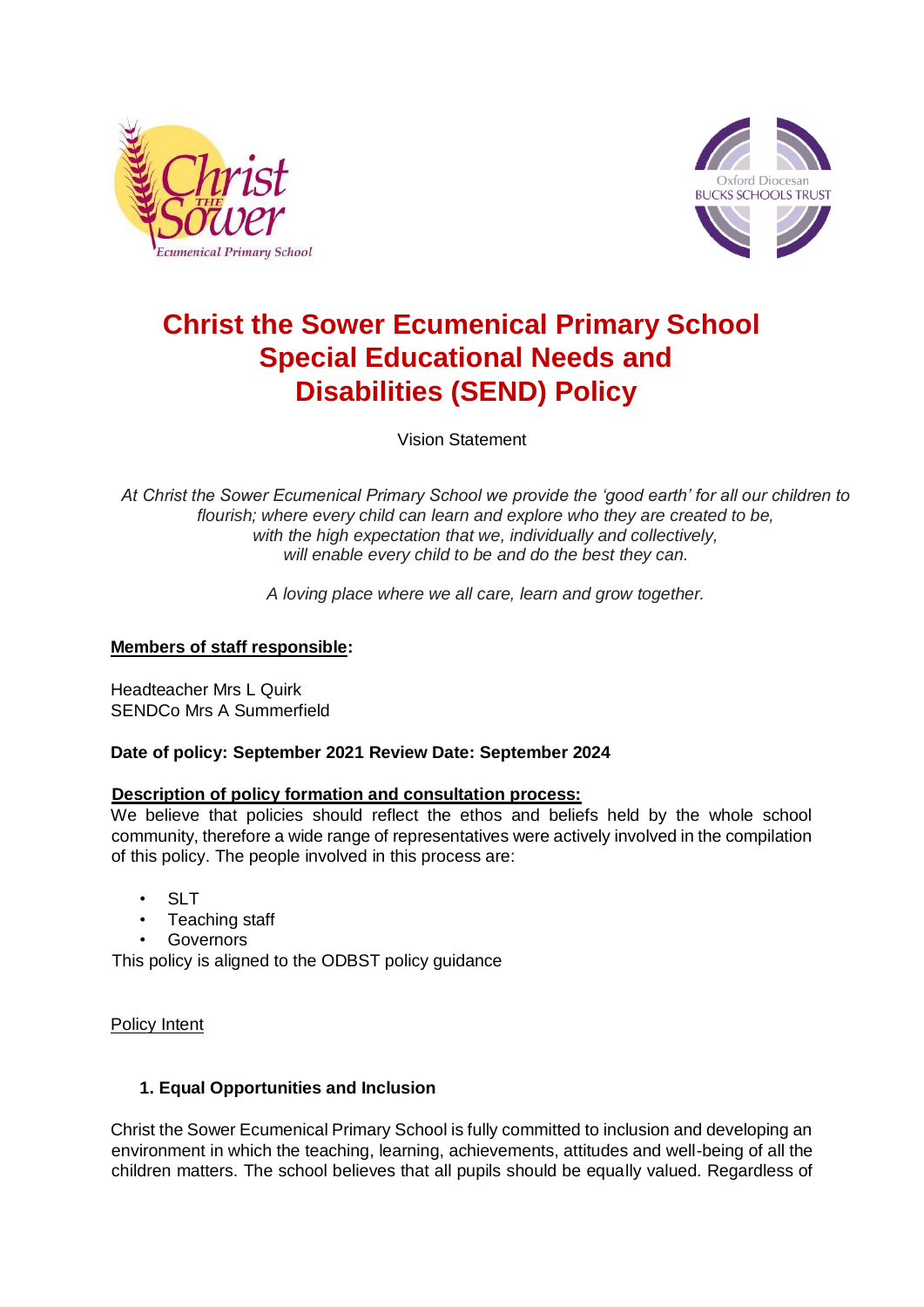ability, need, race, colour or creed, they should have equal opportunities to engage intellectually, socially and physically in all aspects of school life. Christ the Sower Ecumenical Primary School strives to eliminate prejudice and discrimination and to develop an environment where all children can flourish and feel safe. In accordance with the Code of Practise 2014, our school admissions; require children and young people with SEND to be treated fairly. No pupil will be refused admission to school on the basis of his or her special educational need. In line with the SEND and Disability Act we will not discriminate against disabled children and we will take all reasonable steps to provide effective educational provision in line with the Academy Trust's admissions arrangements. Christ the Sower Ecumenical Primary School adheres to the Code of Practice principle that all children should be involved in making decisions and exercising choice, where possible, right from the start of their education. Where appropriate all pupils are involved in monitoring and reviewing their progress. We endeavour to fully involve all pupils.

# **2. Rationale and Aims**

Christ the Sower Ecumenical Primary School believes that all pupils, including those identified as having special educational needs, have a common entitlement to a broad and balanced academic and social curriculum that is accessible to them, and to full inclusion in all aspects of school life.

The school recognises that many pupils at some time in their school career may experience difficulties which affect their learning. These may be long or short-term. We recognise that pupils learn at different rates and that there are many factors affecting achievement such as ability, emotional state, age and maturity.

Christ the Sower Ecumenical Primary School aims to identify such needs as they arise and to provide teaching and learning experiences that make all learning stimulating, challenging and enjoyable, enabling every child to achieve his or her full potential. Admission arrangements for children with special educational needs but who do not have an EHCP are exactly the same as for children who do not need additional support.

# **3. Objectives of the Policy**

- To ensure the 2015 SEND Code of Practice including the 2020 updates to the code; the Special Educational Needs and Disability Act (SENDA) and other relevant legislation and guidance are effectively implemented across the school.
- To ensure the implementation of any relevant County SEN directives.
- To ensure the school's SEN policy is implemented consistently. To ensure early identification and provision for those children who have special educational needs.
- To regularly monitor the progress of all pupils and identify needs as they arise.
- To ensure equality of opportunity for children with special educational needs and to eliminate prejudice and discrimination against them.
- To identify barriers to learning and participation and to intervene appropriately to meet a diverse range of needs.
- To ensure all pupils have access to an appropriately differentiated curriculum.
- To recognise, value and celebrate all pupil's achievements.
- To involve the children (at an appropriate level) in planning and in any decision making that affects them.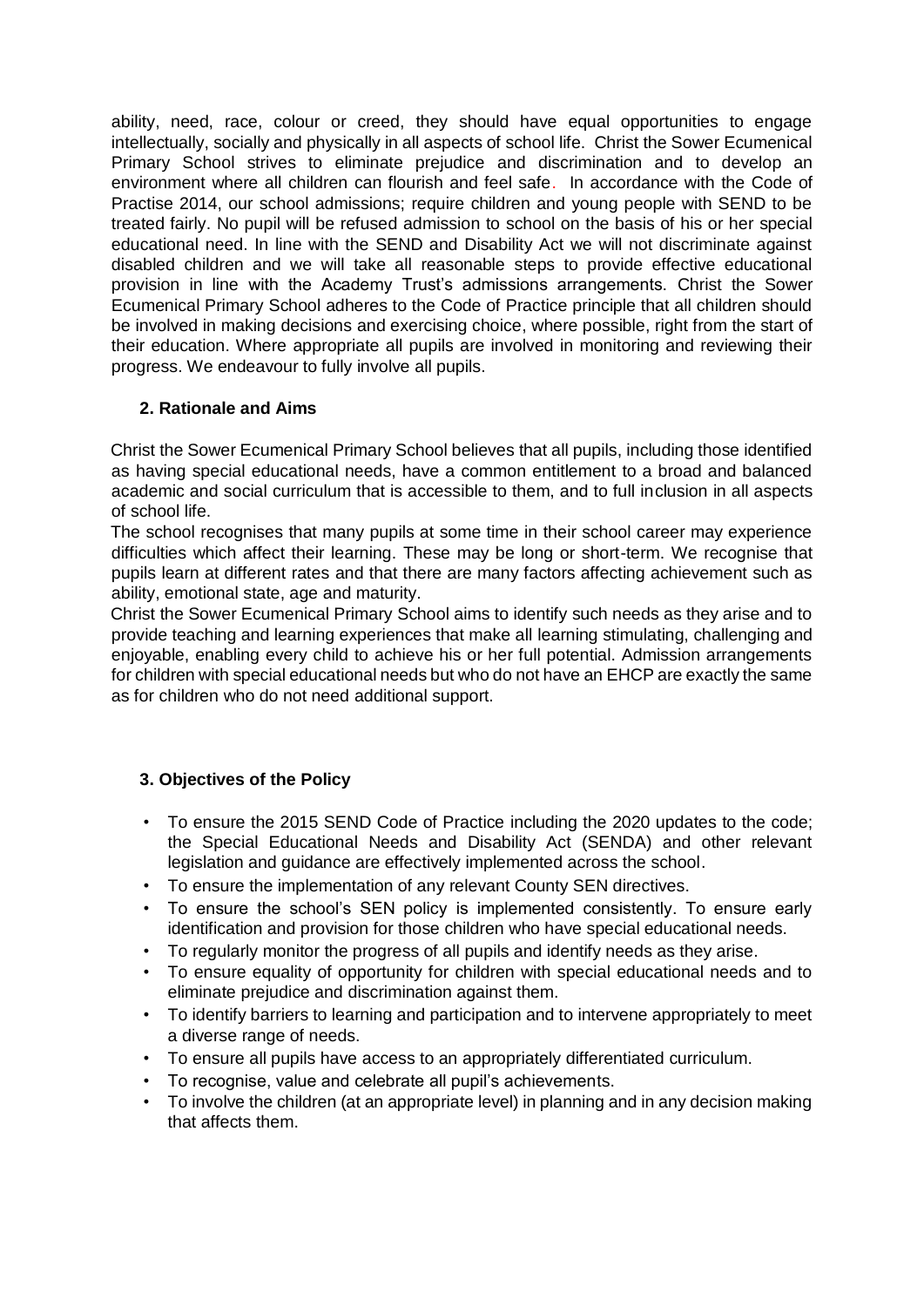- To provide specific intervention matched to individual needs (in addition to and different from differentiated class room provision) for those pupils with Special Educational Needs at SEN Support.
- To ensure that pupils with Special Educational Needs/Disabilities are perceived positively by all members of the school community, and that SEN and inclusive provision is positively valued and accessed by all.
- To encourage an effective partnership with parents to develop and implement a joint learning approach at home and at school.
- To meet the needs of all children irrespective of whether they have physical, sensory, emotional, specific or general learning needs.
- To provide appropriate resources, both human and material, and to ensure their full and effective use.

# **4. Identifying Special Educational Needs**

Definitions of special educational needs (SEN) taken from section 20 of the Children and Families Act 2014 and the Code of Practice 2015 including 2020 updates:

*A child or young person has SEN if they have a learning difficulty or disability which calls for special educational provision to be made for them. A child of compulsory school age or a young person has a learning difficulty or disability if they:* 

*a) have a significant greater difficulty in learning than the majority of others of the same age; or* 

*b) have a disability which prevents or hinders them from making use of educational facilities of a kind generally provided for others of the same age in mainstream schools or mainstream post-16 institutions.* 

*Children must not be regarded as having a learning difficulty solely because the language or form of language of their home is different from the language in which they will be taught.* 

The SEND Code of Practice (2015, including 2020 updates) outlines four broad areas of need, namely:

- Communication and Interaction
- Cognition and Learning
- Social, Emotional and Mental Health Difficulties
- Sensory and/or Physical Needs

There may be other circumstances that may have an impact on a pupil's progress and attainment. These are not classed as special educational needs.

- Disability (the Code of Practice outlines the "reasonable adjustment" duty for all settings and schools provided under current Disability Equality legislation – these alone do not constitute SEN)
- Attendance and Punctuality
- Health and Welfare
- EAL
- Being in receipt of Pupil Premium Grant
- Being a Looked After Child
- Being a child of a Serviceman/woman

# **Additional provision means:**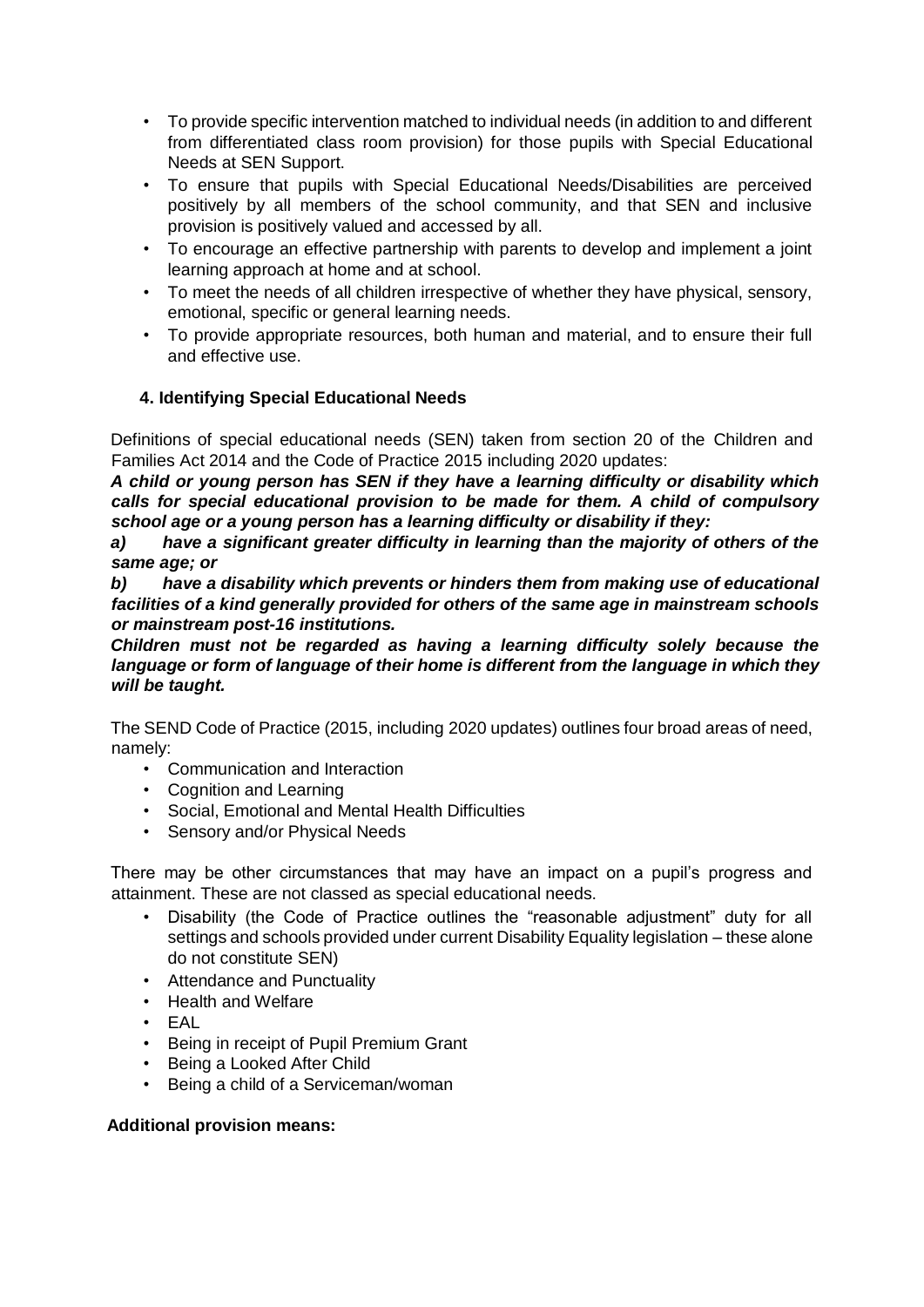Educational provision, which is additional to, or different from, the educational provision made generally for children of the same age in maintained schools (other than special schools) in the area (1993 Education Act, section 156)

Children must not be regarded as having learning difficulties solely because of their home language, or form of the home language, is different from that in which they are taught. Our school will have due regard for the Code of Practice 2014 and 2015 (including 2020 updates) when carrying out our duties towards all pupils with additional needs and ensure that parents are notified when additional provision is being made for their child.

## **Inclusion statement**

Trustees expect the leaders and governors in all of its schools to endeavour to make every effort to achieve maximum inclusion of all pupils whilst meeting pupils' individual needs. This policy builds on the trust's Curriculum Policy Guidance which recognise the entitlement of all pupils to a balanced, broadly based curriculum. Our SEND policy reinforces the need for teaching that is fully inclusive. The Local Governing Bodies and Board of Trustees will ensure that appropriate provision will be made for all pupils with SEND.

## Policy Implementation

# **5. A Graduated Approach to SEN Support / Managing Pupil's Needs**

# *Quality First Teaching*

a) All class teachers provide differentiated learning opportunities that aid pupils" academic progression. This may be through additional support, use of ICT, practical opportunities to extend their learning, evidence recorded by staff.

b) Any pupils who are falling significantly outside of the range of expected academic achievements, in line with predicted performance indicators and grade boundaries, will be closely monitored in order to gauge their level of learning and possible difficulties.

c) The SENDCo will be consulted, as needed, for support and advice and may wish to observe the pupil in class.

d) Through (b) and (c) it can be determined which level of provision the child will need going forward.

e) If a pupil has recently been removed from the SEN register, they may continue on a monitoring list, if necessary.

f) Parents will be informed fully of every stage of their child's development and the circumstances under which they are being monitored. They are encouraged to share information and knowledge with the school.

g) The child is formally recorded by the school as being under observation due to concern by a parent or teacher. The child is recorded on the school's Monitoring List as an aid to further progression and for future reference; they are not recorded on the school's SEN register. Parents are informed that their child is receiving additional support and, as a result, is being monitored.

h) Pupil progress meetings are held between the class teacher, SENDCo and Head teacher to assess the progress being made by the child. The frequency of these meetings is dependent on the individual child's needs and progress being made. Regular meetings are also held between class teachers and the SENDCo to review pupil progress and discuss any concerns the class teacher may have about their pupils.

# **SEN Support**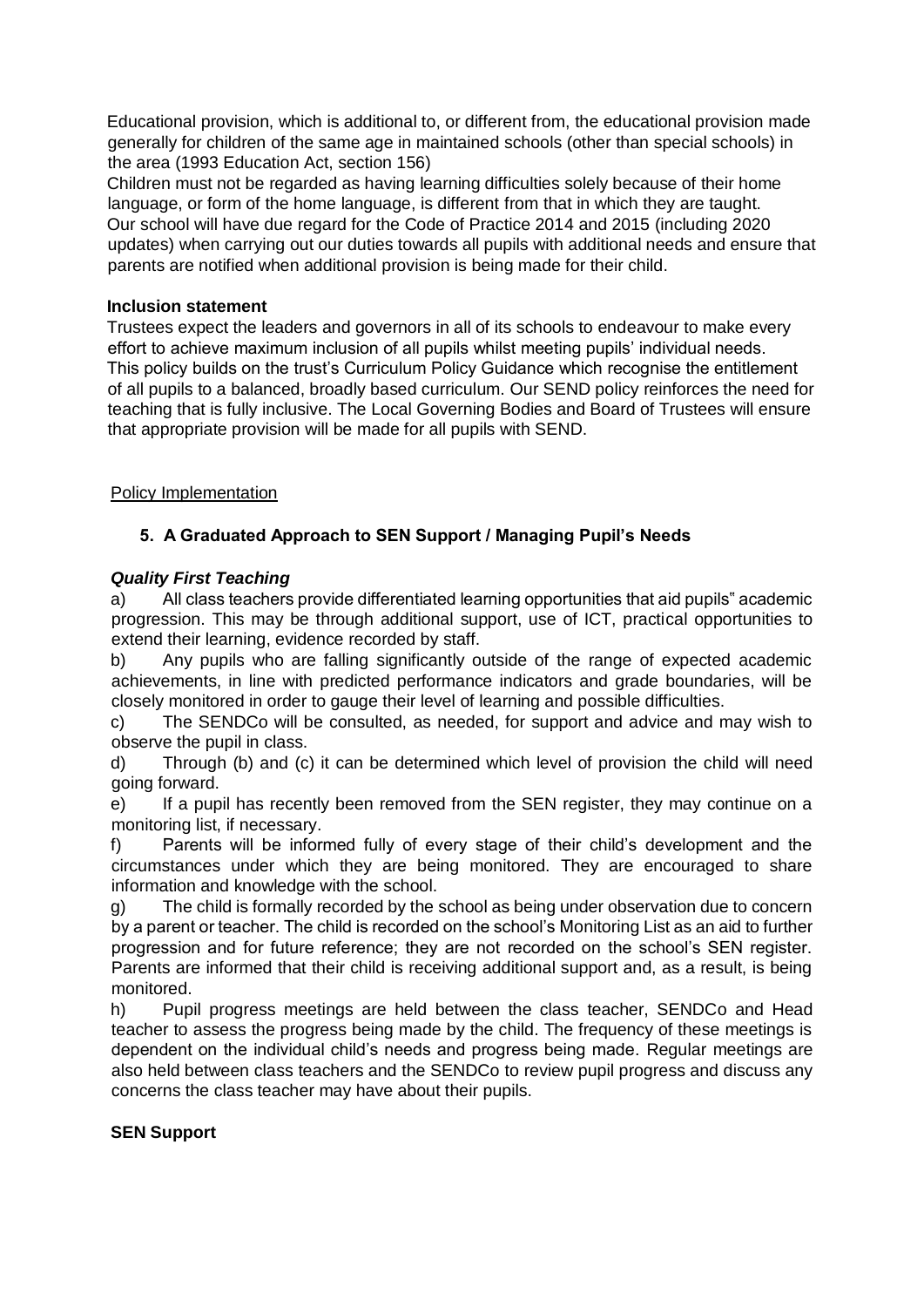Pupils are identified as having SEN if they do not make adequate progress despite good quality first teaching and appropriate intervention and adjustments to their provision. Where it is determined that a pupil does have SEN, parents will be formally advised of this and the child will be recorded as being on the SEN list as "SEN Support". The aim of formally identifying a pupil with SEN is to help school ensure that effective provision is put in place and so remove barriers to learning.

The support provided consists of a four-part process:

- Assess
- Plan
- Do
- Review

This is an on-going cycle to enable the provision to be refined and revised as the understanding of the needs of the pupil grows. This cycle enables the identification of those interventions which are the most effective in supporting the pupil to achieve good progress and outcomes.

# **Assess**

This involves clearly analysing the pupil's needs using the class teacher's assessment and experience of working with the pupil, details of previous progress and attainment, comparisons with peers and national data, as well as the views and experience of the parents. The pupil's views and, where relevant, advice from external support services will also be considered. Any parental concerns will be noted and compared with the school's information and assessment data on how the pupil is progressing.

This analysis will require regular review to ensure that support and intervention is matched to need, that barriers to learning are clearly identified and being overcome and that the interventions being used are developing and evolving as required. Where external support staffs are already involved, their work will help inform the assessment of need. Where they are not involved they may be contacted, if this is felt to be appropriate, following discussion and agreement from parents. Where there are concerns about a pupil, the Milton Keynes FACT sheet will be used to as a measure of need at any moment in time and areas of weakness addressed on that FACT assessment used to inform future provision.

#### **Plan**

Planning will involve consultation between the teacher, SENDCo and all those working with the pupil, including support staff, who will be informed of their individual needs, the support that is being provided, any particular teaching strategies/approaches that are being employed and the outcomes that are being sought. Parents will be kept fully informed and agree to the adjustments, interventions and support that are required; the impact on progress, needs, the support that is being provided, any particular teaching strategies/approaches that development and/or behaviour that is expected and a clear date for review. If progress and outcomes of the Individual Provision Maps (IPMs) are not being achieved, class teachers and the SENDCo/Inclusion Manager will review the provision within the current IPMs, written by the class teacher, to better understand the barriers to achieving these outcomes and evaluating the progress, in consultation with the SENDCo, and agreed with the parents to reinforce or contribute to progress at home. Termly targets are set, ensuring that they are measurable and achievable within the agreed time frame; these targets are services may be sought, reviewed each term with the parents and pupil and new targets are then agreed. The class teacher remains responsible for working with the child on a day-to-day basis.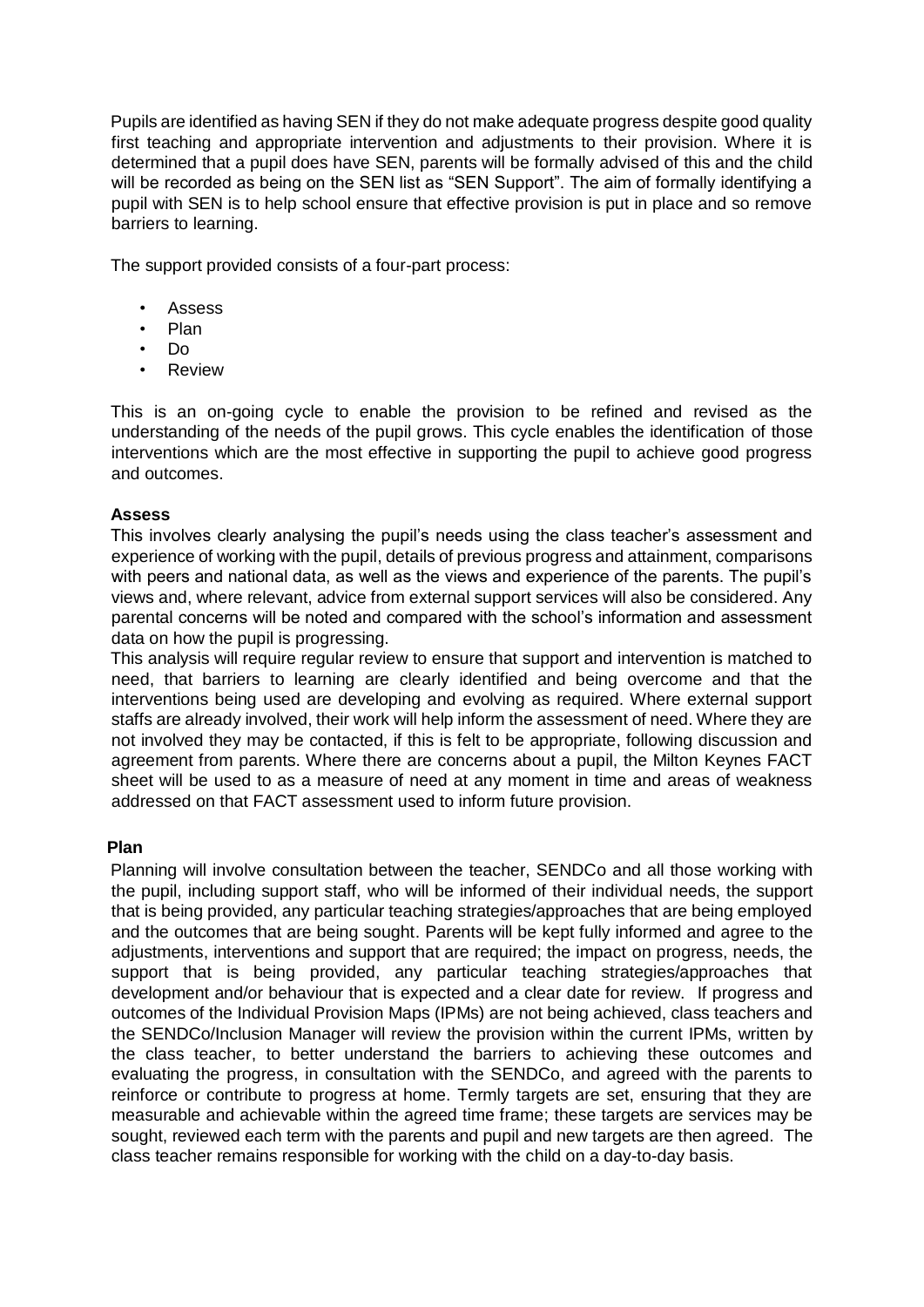# **Do**

The class teacher remains responsible for working with the child on a day-to-day basis. They will retain responsibility even where the interventions may involve group or one-to-one teaching away from the main class teacher. They will work closely with teaching assistants and/or relevant specialist staff to plan and assess the impact of support and interventions and links with classroom teaching. Support with further assessment of the pupil's strengths and weaknesses, problem solving and advising of the implementation of effective support will be provided by the SENDCo.

# **Review**

Reviews will be undertaken in line with agreed dates. The review process will evaluate the impact and quality of the support and interventions. It will also take account of the views of the pupils and their parents. The class teacher, in conjunction with the SENDCo, will revise the support and outcomes based on the pupil's progress and development making any necessary amendments going forward, in consultation with parents and the pupil. Parents will be provided with clear information about the impact of support to enable them to be involved in planning the next steps.

## **Referral for an Education, Health and Care Plan**

If a child has lifelong or significant difficulties, they may undergo a Statutory Assessment Process which is usually requested by the school, but can be requested by a parent. This will occur where the complexity of need, or lack of clarity around the needs of the child, are such that a multi-agency approach to assessing that need (in planning provision and identifying resources) is required. The decision to make a referral for an Education Health Care Plan (EHC Plan) will be taken at a progress review. The application for an EHC Plan will combine information from a variety of sources including parents, teachers, SENDCo, Social Care (if relevant) and Health professionals. Information will be gathered relating to the current provision provided, action points that have been taken and the preliminary outcomes of targets set. A decision will be made by a group of people from education, health and social care about whether the child is eligible for an EHC Plan.

# **Education, Health and Care Plans (EHC Plans)**

a. Following Statutory Assessment, an EHC Plan will be provided by Milton Keynes Council if it is decided that the child's needs are not being met by the support that is otherwise available. The school and the child's parents will be involved in developing and producing the plan.

b. Parents have the right to appeal against the content of the EHC Plan. They may also appeal against the school named on the Plan if it differs from their preferred choice.

c. Once the EHC Plan has been completed and agreed, it will be kept as part of the pupil's formal record and reviewed at least annually by staff, parents and the pupil. The annual review enables provision for the pupil to be evaluated and, where appropriate, for changes to be put in place, for example, reducing or increasing levels of support.

# **Working in Partnership with Pupils, Families and Other Agencies**

Christ the Sower Ecumenical Primary School values the knowledge; views and first-hand experience that parents and carers have that can contribute immensely to the development of their child's education. Parents and carers are essential partners in the educational process and are encouraged to keep in regular contact with the school about their child's progress and are encouraged to contact the SENDCo with any concerns about their child's special educational provision. This is in addition to the two parents" consultation evenings; Autumn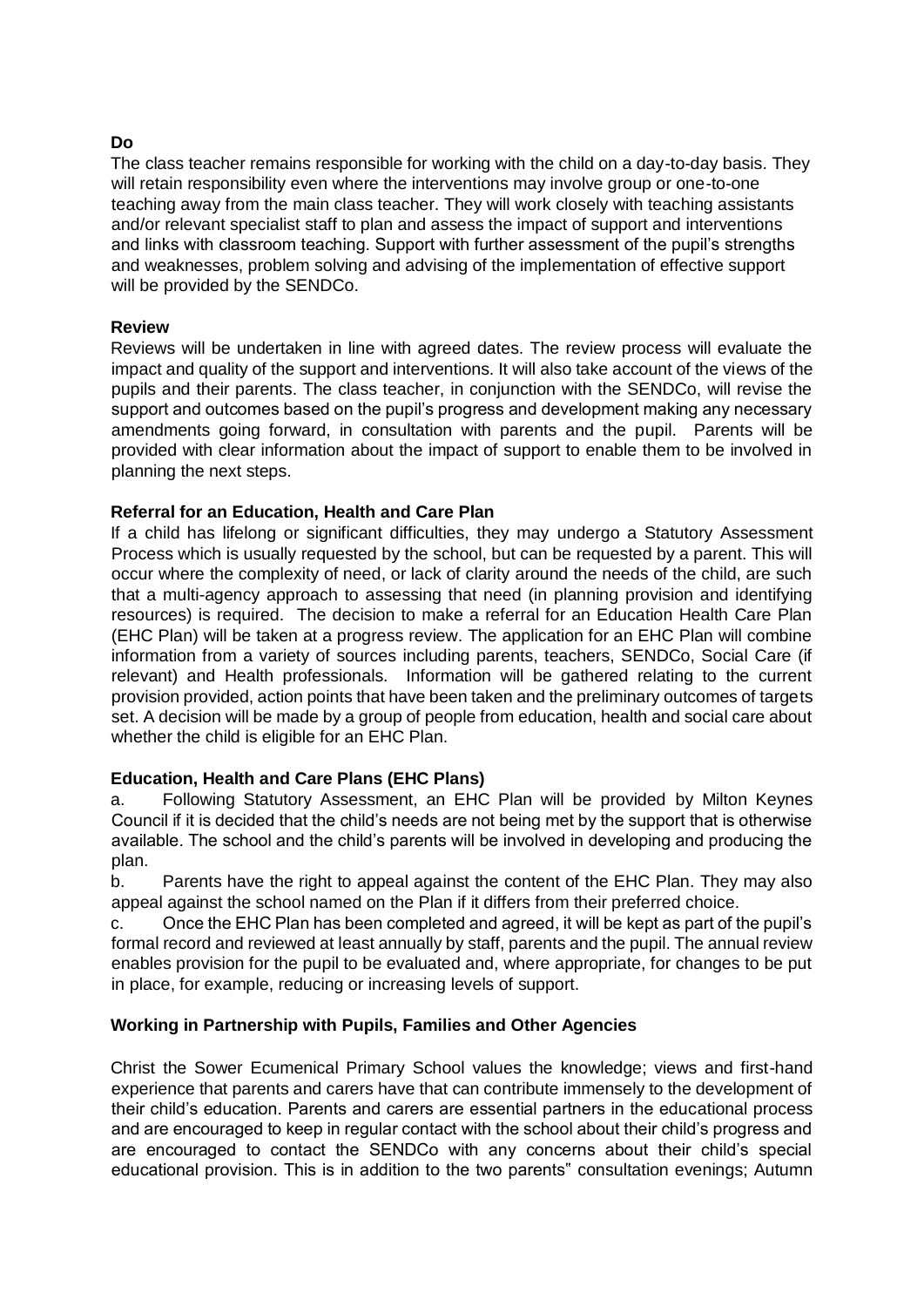Term and Spring Term and report discussion opportunity in the Summer Term; an appointment with the SENDCo can be arranged at any time that parents have a specific concern.

#### **Other Agencies**

As a school we work collaboratively with other agencies to fully support the needs of the child and the family. Sharing knowledge and information with our support services is key to the effective and successful SEN provision within our school. Any one of the support services may raise concerns about a pupil. This will then be brought to the attention of the SENDCo who will then inform the child's parents.

The following services may be involved as, and when, necessary:

- Occupational Therapy
- Speech and Language Therapy
- Milton Keynes Inclusion Team (visual impairment team, hearing impairment team, physical disability team, inclusion team, speech, language and communication team)
- School Nurse
- Physiotherapy
- Community Paediatrics
- Pupil Referral Unit
- CAMHs (Child and Adolescent Mental Health Service)
- Family Support
- Child Protection Services
- Milton Keynes SEN Team

Representatives from voluntary organisations and other external agencies are invited to liaison meetings throughout the year to discuss SEN provision and progress and keep staff up-todate with legislation.

In cases where a child is under observation, or cause for concern, focused meetings will be arranged with the appropriate agency.

#### **The Local Offer and Annual SEN Report**

Christ the Sower Ecumenical Primary School's Local Offer can be found both on the Milton Keynes Family Information website as well as the school's own website. This details the provision of support that the school can provide. Our school's SEN Policy is reviewed annually and is published on the Christ the Sower Ecumenical Primary School website.

#### **Transition**

Christ the Sower Ecumenical Primary School is developing relationships with our feeder secondary schools. Where necessary, the SENDCo will liaise with relevant staff to plan individual transition programmes for children with SEN. Information is shared and additional meetings/visits are planned when appropriate.

#### **Supporting Pupils at School with Medical Conditions**

We recognise that pupils at school with medical conditions should be properly supported so that they have full access to education, including school trips and physical education. Some children with medical conditions may be disabled and, where this is the case, the school will comply with its duties under the Equality Act 2010.

Some pupils with medical conditions may also have special educational needs (SEN) and may have a statement or Education, Health and Care Plan (EHC) and the SEND Code of Practice (2014) is followed.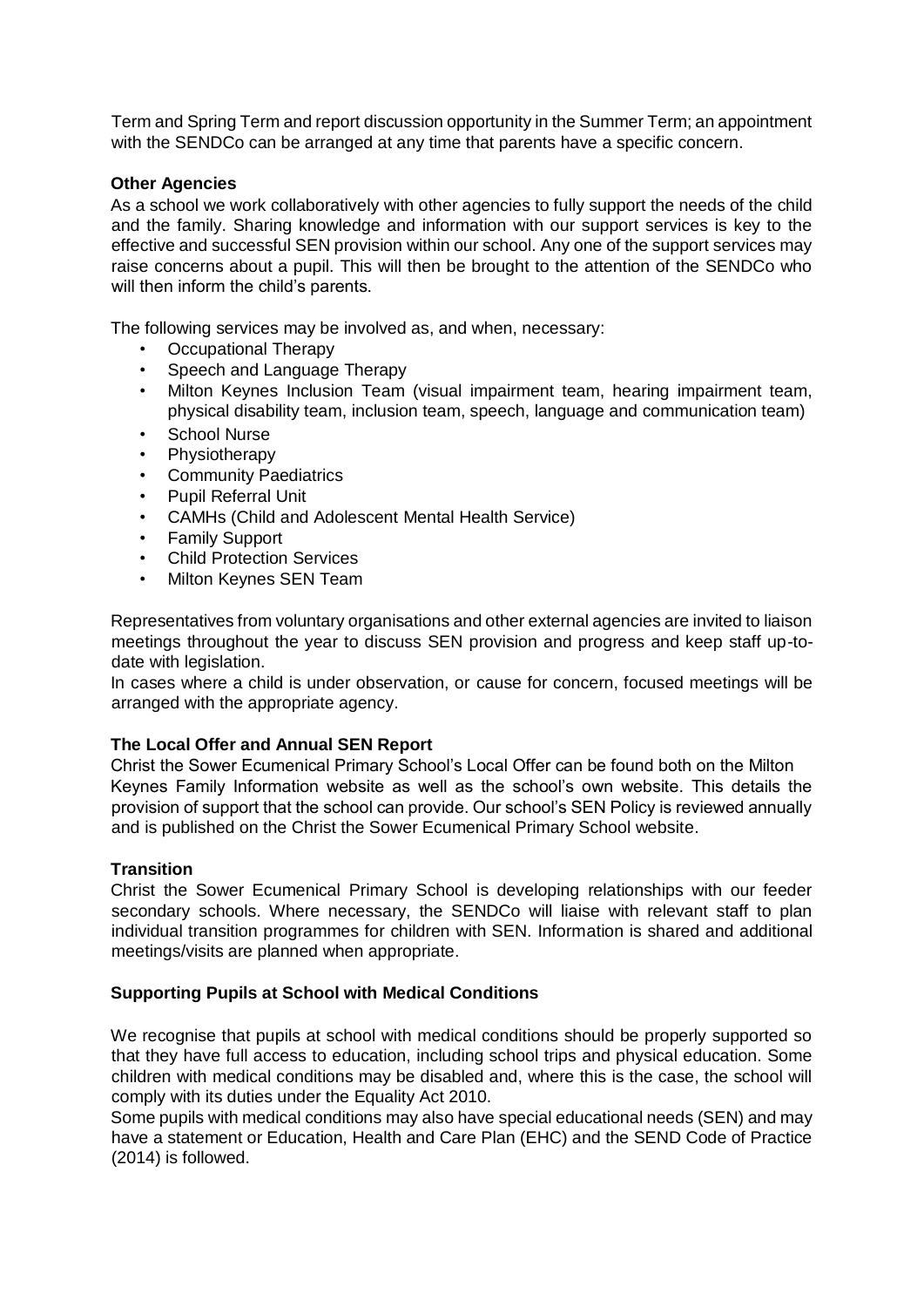Pupils with medical conditions have individual Healthcare Plans which are stored within the Medical File and located in the medical room. Each member of staff is made aware of specific children's medical needs. Each class holds medical information on specific children in their class with medical conditions. (See policy for Supporting Pupils with Medical Conditions.)

#### **Monitoring, Assessment and Evaluation of SEND**

Christ the Sower Ecumenical Primary School follows nationally-recognised assessment systems which is based upon Target Tracker assessing against the National Curriculum. All teachers monitor and review pupil progress using these assessment procedures as well as informal procedures.

Achievement is monitored through a combination of:

- Teacher and Teaching Assistant observation and marking of daily work
- Assessment records for reading, writing, spelling, maths and science.
- End of Key Stage SATs tests in Years 2 and 6.
- Weekly Word Spelling Test
- Termly Assessment papers

Termly pupil progress meetings are held between class teachers, the Head teacher and SENDCo to discuss the progress of all pupils. The SENDCo analyses the progress data in relation to children with SEN. This analysis is shared with the staff and governors. Any children who are making inadequate progress will then be analysed and a further action plan will be implemented led by the SENDCo. Based on the school's observations, assessment data and following a discussion between the class teacher, SENDCo and parent/carer, a child may be considered as needing either:

•Differentiated curriculum support within the class

•Additional support at the SEN Support level.

The decision to place a child on SEN Support will be determined by the following thresholds: •Makes little or no progress even when teaching approaches are targeted to improve a child's identified weakness

•Continues working at levels significantly below those expected for children of a similar age.

•Presents persistent emotional and/or social difficulties

•Has sensory or physical problems and makes little progress despite the provision of personal aids and equipment.

• Needing involvement from external agencies

#### **SEN Support Plans are written in consultation with the parents and pupils; these are reviewed and new outcomes written at least each half term.**

Meetings are held at least half termly with relevant staff to discuss individual pupils, progress against their SEN Plan short term outcomes and to suggest next steps and an updated copy is sent to parents for consultation.

The impact of interventions for children is closely monitored. Children are assessed before, during and after an intervention to check it is having an impact. This data is collated by the staff working with the child and is then analysed as a whole by the SENDCo. This enables the staff to identify the most successful interventions across the school and make alterations to a child's individual provision where appropriate.

The SENDCo meets with the SEND Governor termly to discuss the school's policy and provision for SEND pupils and a full SEND report presented annually to the Governing Body.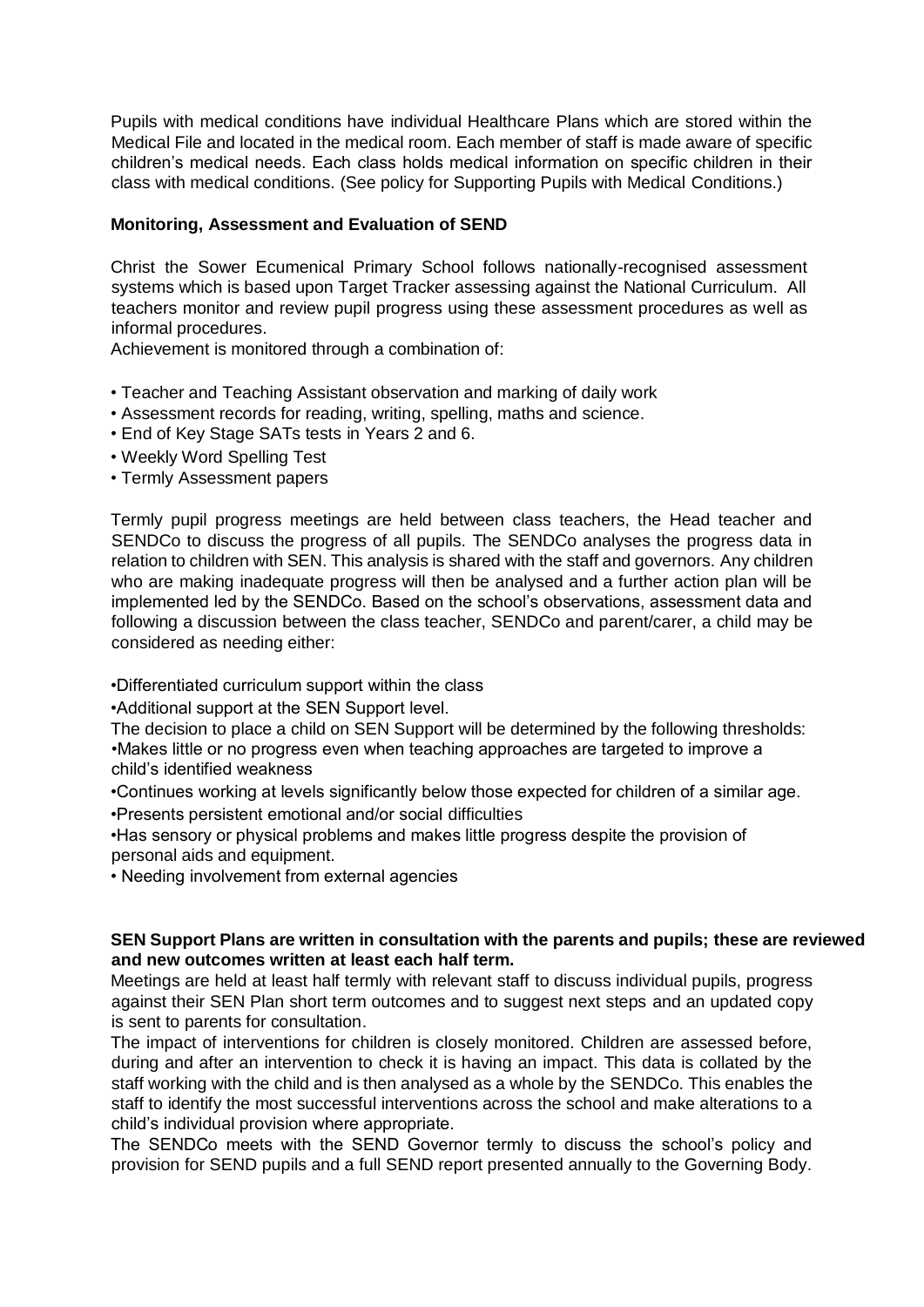Through evaluation and monitoring of current provision, both through meetings and questionnaires to staff and parents, our SEND provision is reviewed and improved where necessary.

Request for High Needs Block Funding (HNBF)

The school will make a request for HNBF when, despite an individual programme over time, the school cannot continue to meet the needs of a young person without additional resources, funding or access to a specialised provision or resource.

# **Request for an Education, Health and Care (EHC) Plan**

The school will make a request for an EHC Plan (which has replaced a statement) to Milton Keynes Council when, despite an individual programme over a period of time, the pupil remains a significant cause for concern. Requests for assessment may also be made by the parent or by referral from another agency. When requesting an EHC Plan the school will have the following information available:

- The action followed with respects to SEN Support.
- The pupil's past SEN Support Plans and Individual Provision Maps with the reviews undertaken.
- Information on the pupil's health and relevant medical history.
- National curriculum attainment
- Other relevant assessments from specialists i.e. Educational psychologists; support teachers.
- The views of both parent and child.
- Any other involvement by professionals.
- Social services/educational welfare service.

 If an EHC Plan is approved by Milton Keynes Council it will include details of targets set for the pupils, these will be:

- Short term in nature, established through parent/pupil consultation.
- Implemented in the classroom setting either with whole class or group teaching.
- Children may also need to go out of school to access specialist support in clinic such as Occupational Therapy.
- Delivered by the class teacher

# **Annual EHC Plan Review**

The school will review each EHCP annually and the SENDCo will invite:

- The child's parent(s)
- The relevant teacher.
- A representative from Milton Keynes.
- The Educational Psychologist.
- Any other person involved with the pupil's educational needs.
- The aims of the review will be to:
- Assess the pupil's progress in relation to objectives outlined in the statement and review the progress made from the provision as mapped in the termly provision maps.
- Review the provision made for the pupil in the context on the National Curriculum and attainment in basic literacy and numeracy skills.
- Consider the appropriateness of the existing EHC Plan in relation to the pupil's performance during the year and whether or not to cease, continue or amend the existing statement.
- Set new targets for the coming year when the statement is to be maintained.
- The year 5 review, held in the summer term, will indicate the provision that will be required at the secondary stage. At the year 6 review, in the summer term, the SENDCo/Inclusion Manager of the secondary school will be invited, enabling the receiving school to plan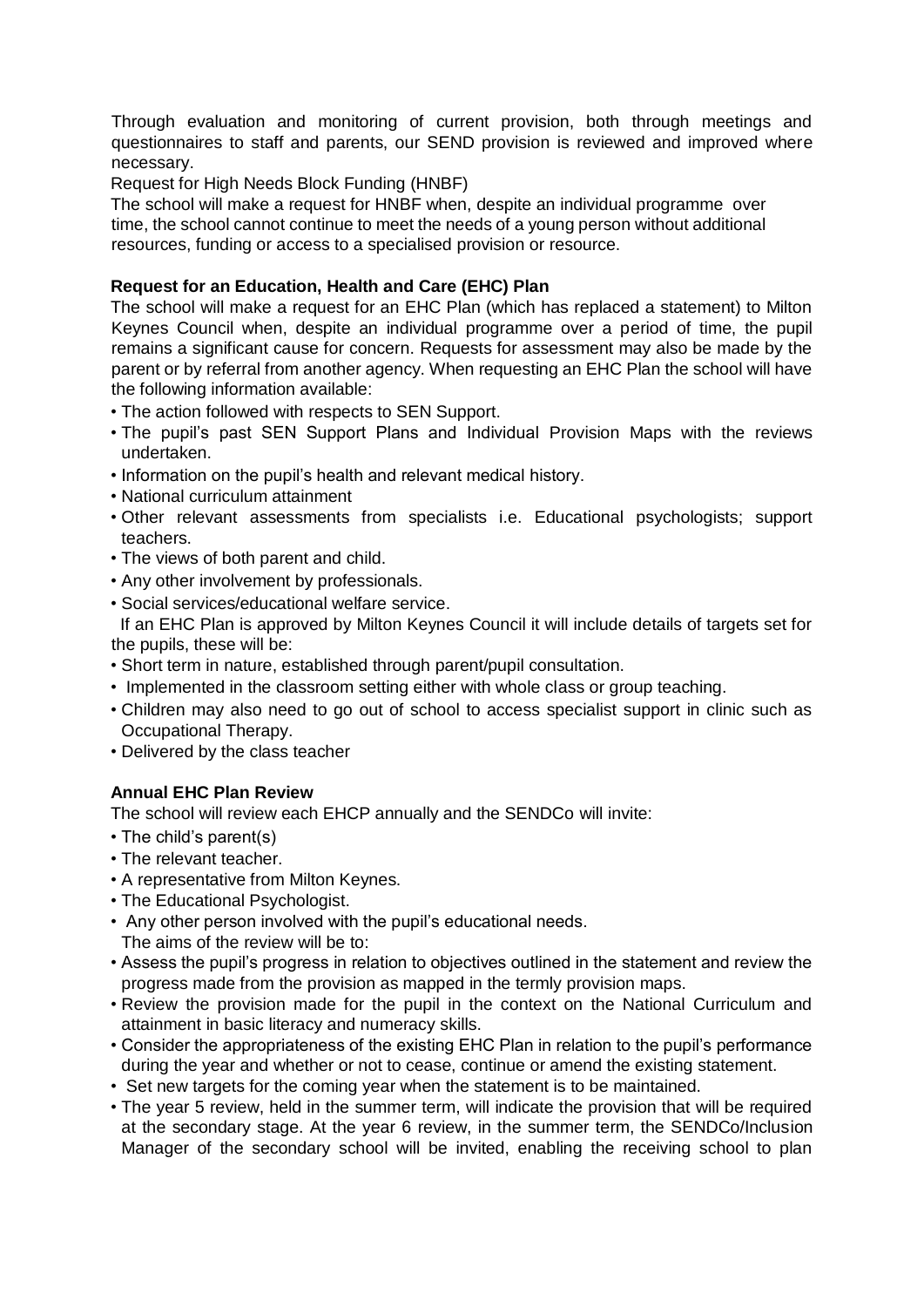appropriately for the new school year and to give parents the opportunity to liaise with the new school.

• The child with the EHC Plan will normally be involved in their review.

#### **9. Provision for children with Special Educational Needs/Disabilities**

In order to meet the learning needs of all pupils, teachers differentiate work. They work to meet individual learning needs and to mark work, and plan homework effectively.

All pupils should have access to a broad and balanced curriculum. The National Curriculum Inclusion Statement states that teachers should set high expectations for every pupil, whatever their prior attainment. Teachers should use appropriate assessment to set targets which are deliberately ambitious. Potential areas of difficulty should be identified and addressed at the outset. Lessons should be planned to address potential areas of difficulty and to remove barriers to pupil's achievement. In many cases, such planning will mean that pupils with SEND and disabilities will be able to study the full National Curriculum.

Special educational needs support is provided for pupils at Christ the Sower Ecumenical Primary School in a range of personalised ways, including the following ways:

- Teaching Assistants work in class to support SEN Support and pupils with an EHCP (support at "arm's length" to foster independent learning skills not dependency)
- Children may be taught specific skills in small groups or on a one to one basis outside of the classroom by a Teaching Assistant. This may include pre teaching vocabulary or concepts and overlearning in order to access quality first teaching.
- Children may be withdrawn from their classes to work in small groups with the class teacher or a TA on a regular basis. Some children may be withdrawn to work with an external agency such as a speech and language therapist or the pupil referral unit. External provision is followed up by school teachers and/or TAs.
- This withdrawal is carefully timetabled and regularly monitored to ensure children continue to receive a balanced curriculum as far as reasonably possible.
- Children with an EHC Plan are regularly supported by specialist teachers from Milton Keynes Inclusion Team through interventions such as direct teaching, in-class support, counselling, and needs assessment. Specialist teacher support is reinforced by school staff.
- The school also has access to an SEN Officer from County and the SEN support team of specialist teachers. They are able to provide advice and guidance on issues related to curriculum provision, gender issues, early years provision, as well assisting in the identification and assessment of individual pupil needs.
- Children with SEND may require the support of Individual Behaviour Plans
- Children may be supported by additional nurture and well being groups and work

#### **10. Training and Resources**

Christ the Sower Ecumenical Primary School firmly believes in the SEND Code of Practice 2014 guidance that "All teachers are teachers of children with special educational needs" and that quality first teaching is essential. In order to maintain and develop the quality of teaching and provision to respond to the strengths and needs of all pupils, all staff are encouraged to undertake training and development

General and specific training needs and strategies are identified and actioned through the school's professional development and school improvement plans. Training is planned in accordance with the requirements of the school improvement plan. This includes training for SEN topics and access to outside agency advice.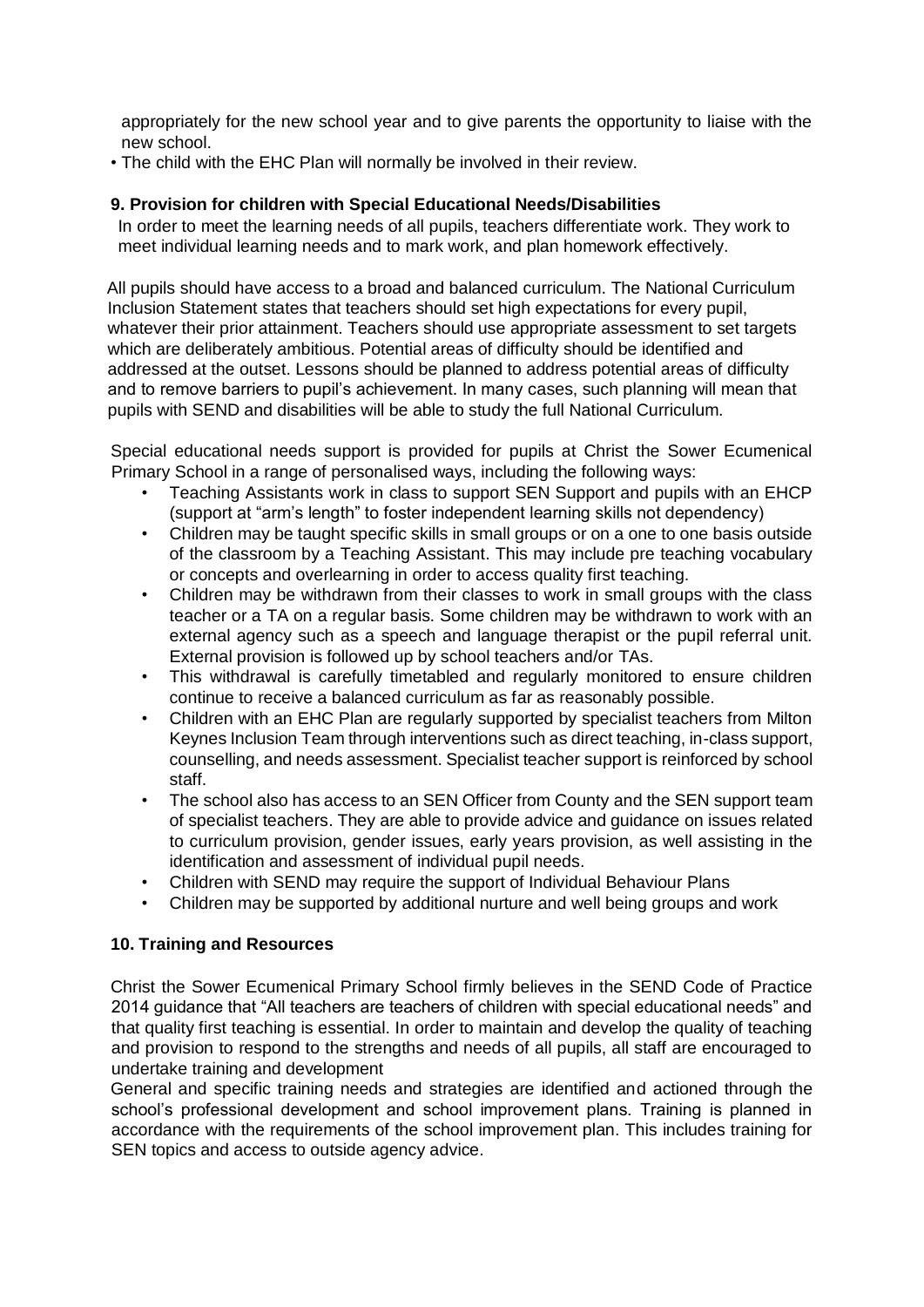Teaching Assistants are invited to all appropriate training sessions. The SENDCo addresses the on-going needs of the teaching assistant team and organises training to share best practise and implement new strategies and initiatives. Additionally, TAs have access to council training bulletins and attend courses where necessary.

Year Group teachers and TAs have weekly meetings to discuss planning and assess the learning needs of all children, including children with SEN. This ensures that TAs are prepared in advance to best support individual children. The teachers and TAs follow a planned rotation of group support so that all children have access to teacher and TAs teaching.

The school's SENDCo regularly attend both the local authority's SENDCo and the ODBST Trust SENDCo network meetings in order to keep up to date with local and national updates in SEND.

The provision for SEND/AEN is funded by allocating additional funding to specific aspects of the budget including staffing, resourcing and CPD. Such funding is not regarded as part of the school's GAG and so is not subject to the annual academy charge. Funds are deployed locally to implement the SEND policy.

## **11. Roles and Responsibilities**

#### **Responsibilities of the Governing Body**

The governing body is responsible for ensuring that necessary provision is made for pupils with special educational needs. In consultation with the Head teacher and SENDCo, it will determine the school's general policy and approach towards SEN/D provision.

The governing body will be guided by the current 2015 SEND Code of Practice (including 2020 updates) when carrying out its duties towards all children. It maintains a general overview and has an appointed representative (the SEN Governor)

The SEND Governor meets with the SENDCo termly to discuss provision and progress for pupils with SEN or medical needs. She attends training and feeds back new initiatives to the governing body. Mrs Lorraine Quirk (Head teacher) is the Designated Lead for Safeguarding. Mrs Saeeda Wilson-Andoh and Mrs Mandy Robertson are the deputy designated lead.

Mrs Jo Tordillo is the member of staff responsible for ensuring the medical needs of pupils are met.

#### **Responsibilities of staff**

All staff have a responsibility for pupils with SEND. All teachers are teachers of special educational needs. Staff are aware of their responsibilities towards pupils with SEND, whether or not pupils have a statement of special educational needs. A positive and sensitive attitude is shown towards those pupils. Staff responsibilities are identified in individual job descriptions.

Teaching assistants play a major role in the support of pupils with SEND. The rationale for the deployment of TAs is class based to support literacy, numeracy and science and to deliver a range of WAVE 2 and 3 intervention programmes to support children who have a greater need.

# **The Special Educational Needs/Disability Coordinator (SENDCo) is responsible for**:

- Overseeing the day-to-day operation of the school's SEND policy in partnership with the senior leadership team and Lead TA
- Coordinating provision of education for children with Special Educational Needs/Disabilities in partnership with the senior leadership team and Lead TA.
- Liaising with and advising fellow teachers.
- Liaising with and advising Teaching Assistants (TAs).
- Liaising with the relevant Designated Teacher where a looked after pupil has special educational needs